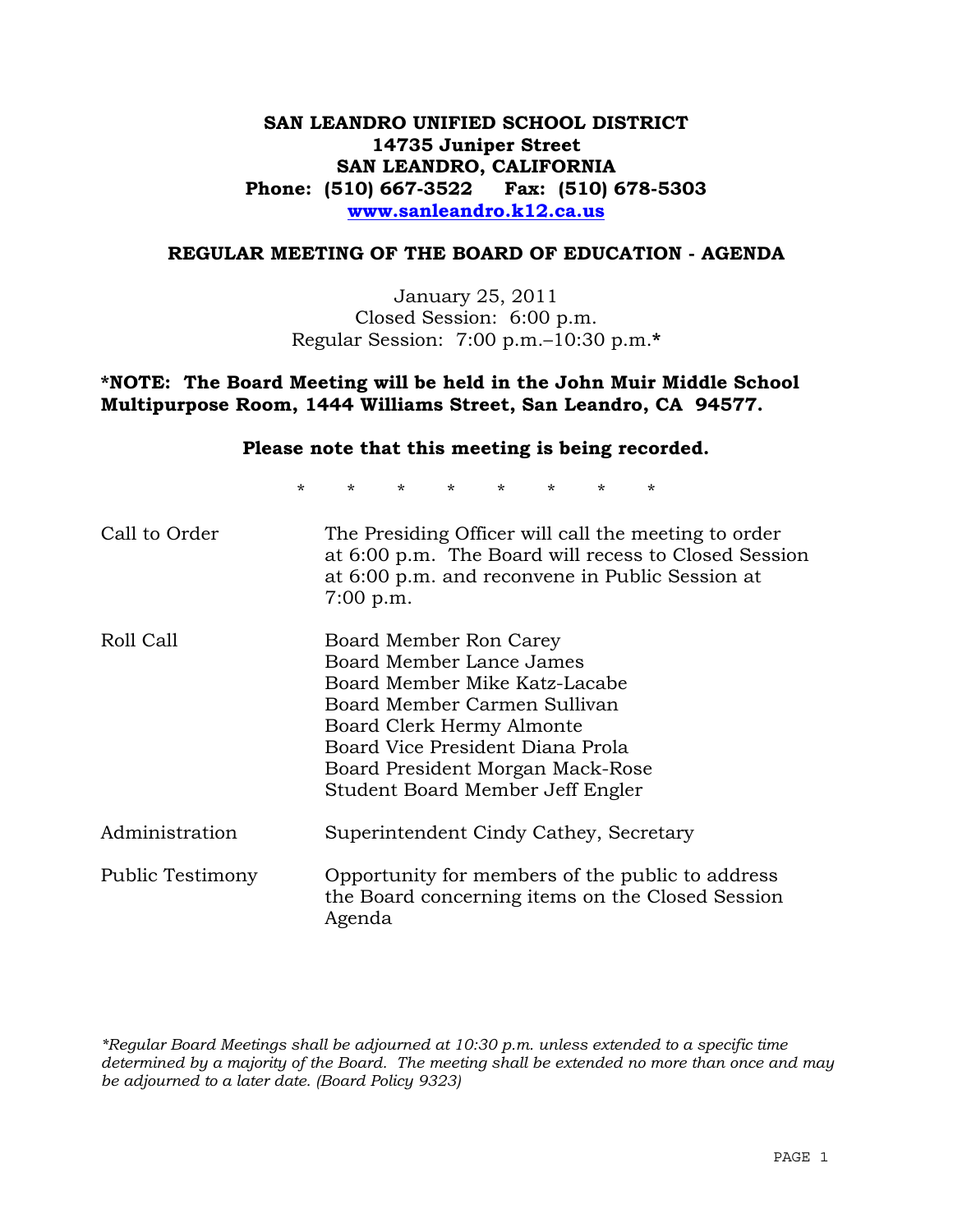Prior to the Public Session, the Board will meet in Closed Session pursuant to Education Code Sections 35146 and 48918(c), and Government Code Sections 54957, 54957.6

- a) Student Expulsions
- b) Public Employee Performance Evaluation, Title: Superintendent's Evaluation
- c) Public Employee Discipline/Dismissal/Release/Hiring
- d) Conference with Labor Negotiator

| Report Closed<br>Session Action | Motion __________ Second __________ Vote ________     |                                                                                                                                                                                                                                                                                                                                                                                                                                                                                                                                            |
|---------------------------------|-------------------------------------------------------|--------------------------------------------------------------------------------------------------------------------------------------------------------------------------------------------------------------------------------------------------------------------------------------------------------------------------------------------------------------------------------------------------------------------------------------------------------------------------------------------------------------------------------------------|
| Pledge of Allegiance            |                                                       |                                                                                                                                                                                                                                                                                                                                                                                                                                                                                                                                            |
| Approve Agenda                  | 2011                                                  | Approve the Regular Meeting Agenda of January 25,                                                                                                                                                                                                                                                                                                                                                                                                                                                                                          |
|                                 | Motion ___________ Second ____________ Vote _________ |                                                                                                                                                                                                                                                                                                                                                                                                                                                                                                                                            |
| Legal Statement                 |                                                       | Members of the audience who wish to address the<br>Board are asked to complete the yellow card available at<br>the entrance and submit it to the Board's Administrative<br>Assistant. Speakers who have completed the card will be<br>called when the item is reached on the agenda or, for<br>non-agenda items, during the Public Testimony. Cards<br>are to be turned in before the item is reached on the<br>agenda. Please note that this meeting is being recorded.                                                                   |
|                                 | 54954.2(a)                                            | State law prohibits the Board of Education from taking<br>any action on or discussing items that are not on the<br>posted agenda except to A) briefly respond to statements<br>made or questions posed by the public in attendance; B)<br>ask questions for clarification; C) provide a reference to a<br>staff member or other resource for factual information in<br>response to the inquiry; or D) ask a staff member to<br>report back on the matter at the next meeting and/or put<br>it on a future agenda. (Government Code Section |

# **DISTRICT GOAL #2: Ensure the Financial Stability of the District**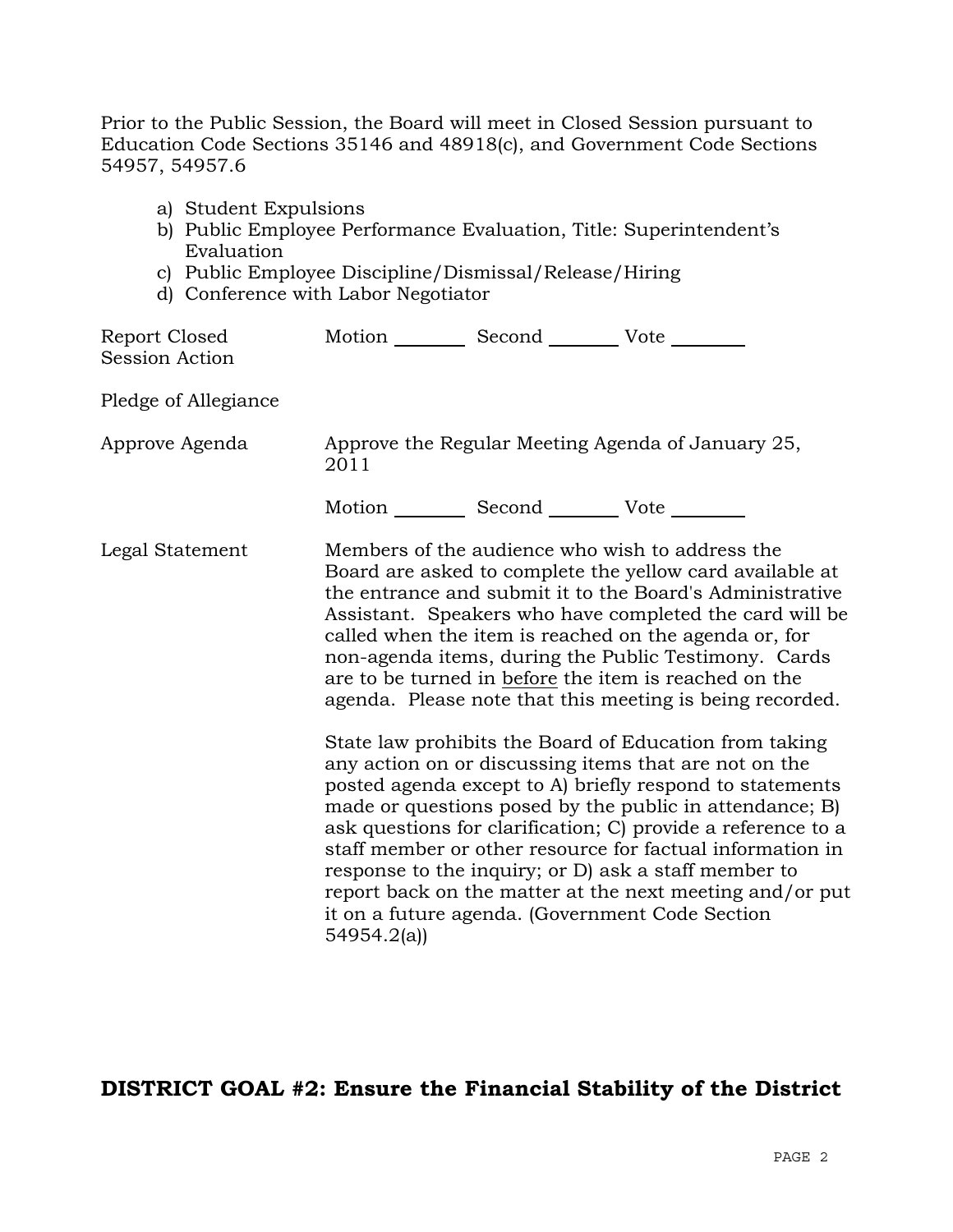### **7:00-7:10 p.m. PRESENTATION**

\* Perry-Smith LLP, District's independent auditor, will present the audit report related to the District financial statement for the year ended June 30, 2010 (2009-10). The audit report includes the District financial statements, supplemental information, auditor's opinions on the financial statements, federal compliance, and state compliance. In addition, Perry-Smith LLP will share with the Board the Performance Audit on the Measure B Bond funds. The Performance Audit has been shared with the Citizens Oversight Committee (COC).

#### **ACTION ITEM**

These items are presented for action at this time. Some may have been reviewed at a previous meeting.

#### Business Operations

| 4.1-A                 | <b>Staff Recommendation:</b>                    |
|-----------------------|-------------------------------------------------|
| 2009-2010 Fiscal Year | Approve acceptance of the Independent Audit     |
| Independent Audit     | Report for fiscal year 2009-2010 as prepared by |
| Report                | Perry-Smith, LLP.                               |
|                       |                                                 |

Motion Second Vote

#### **7:10-8:00 p.m. PRESENTATION**

\* The Assistant Superintendent Business & Operations, Song Chin-Bendib, will give a PowerPoint presentation on the new Governor's proposals for the 2011-12 State Budget and K-12 Education. The presentation will include the impact of the Governor's proposed budget on the San Leandro Unified School District. This presentation will show the impact on the District's Revenue Limit and other relevant fiscal information from the proposal.

#### **8:00-8:10 p.m. PUBLIC TESTIMONY ON NON-AGENDA ITEMS**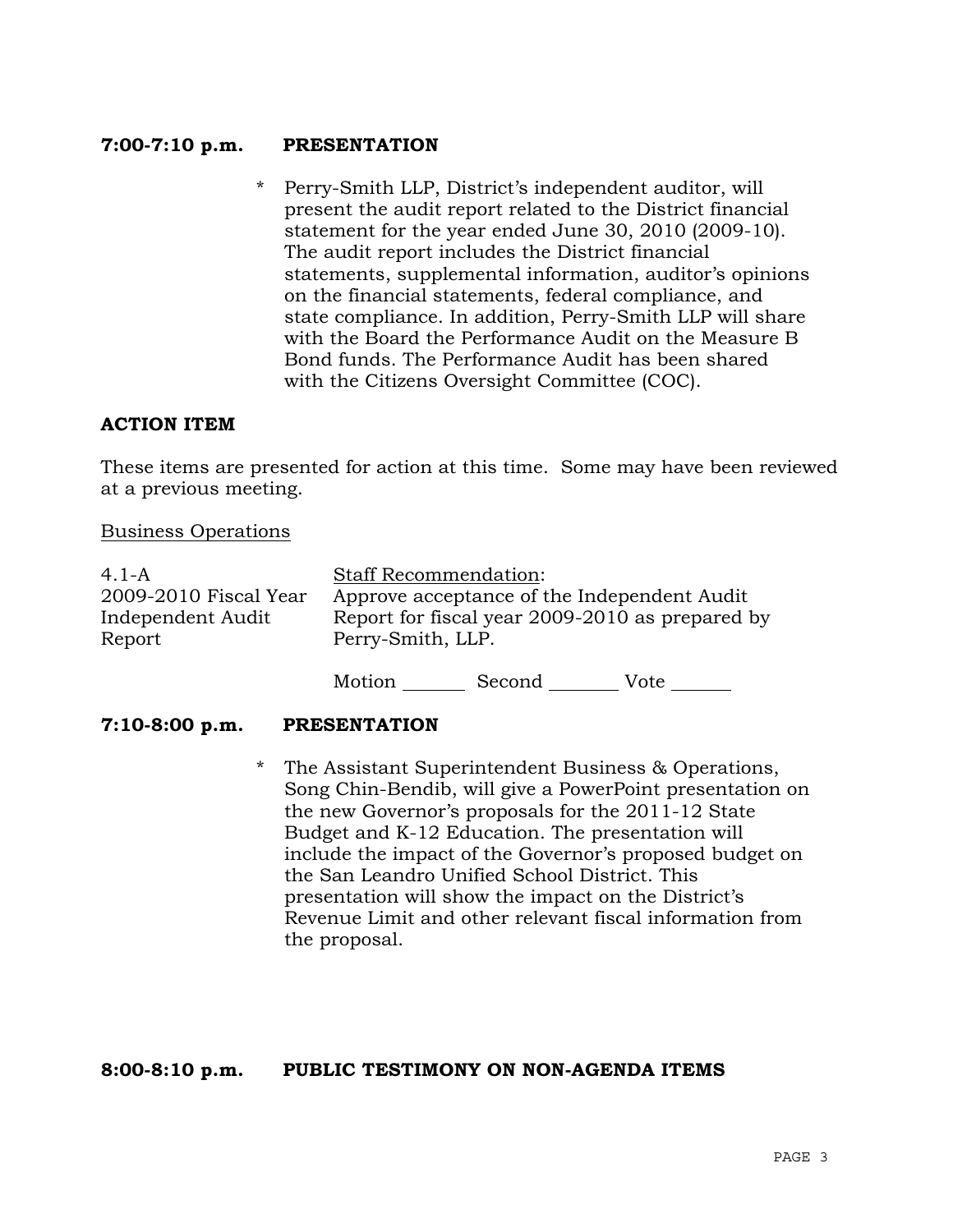Members of the audience, who wish to address the Board, please complete the yellow card available at the entrance and submit it to the Board's Administrative Assistant. Cards are to be turned in before the item is reached on the agenda.

## **8:10-8:15 p.m. PUBLIC HEARING**

Public Hearing Comments are limited to 3 minutes per speaker, subject to adjustment by the Board President. Members of the audience who wish to address the Board regarding the Public Hearing are asked to complete the yellow card available at the entrance and submit it to the Board's Administrative Assistant.

A public hearing will be conducted regarding the San Leandro Unified School District Initial Proposal to the California School Employees Association (CSEA) Chapter #94.

Government Code 3547 requires the Board of Education to present all initial proposals of exclusive representatives and of public school employers at a public meeting which thereafter shall be public records. The San Leandro Unified School District is presenting its initial proposal for a successor agreement with CSEA. This hearing will allow the public an opportunity to be informed of and comment on the issues that are being negotiated.

The Board will hold the official public hearing on the San Leandro Unified School District Initial Proposal to the California School Employees Association (CSEA) Chapter #94.

a. Board President opens the public hearing

Motion Second Vote

- b. Public Testimony
- c. Board President closes the public hearing

Motion Second Vote

## **8:15-8:45 p.m. REPORTS** Correspondence Student Board Member Report Union Representative Reports Superintendent's Report Board Committee Reports Communication Facilities/Technology Finance **8:45-9:00 p.m. CONSENT ITEMS**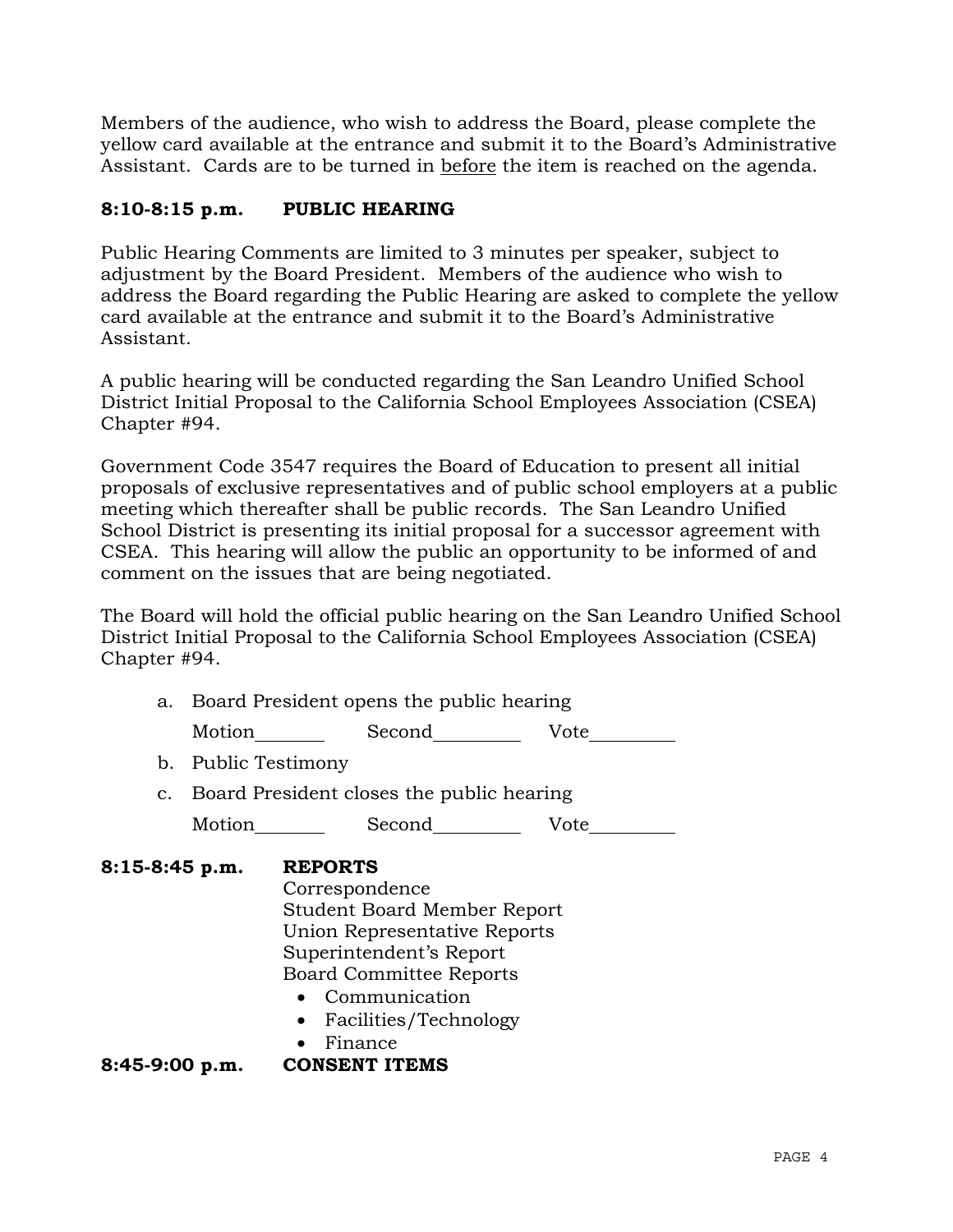These items are considered routine and may be enacted by a single motion. At the request of any member of the Board, any item on the consent agenda shall be removed and given individual consideration for action as a regular agenda item.

## General Services

| $1.1 - C$                                                                                                                     | Staff Recommendation:                                                                                                                                                                                                      |  |
|-------------------------------------------------------------------------------------------------------------------------------|----------------------------------------------------------------------------------------------------------------------------------------------------------------------------------------------------------------------------|--|
| Approval of Board<br>Minutes - January 11,                                                                                    | Approve the minutes of the regular Board meeting<br>held on January 11, 2011.                                                                                                                                              |  |
| 2011                                                                                                                          |                                                                                                                                                                                                                            |  |
|                                                                                                                               | Motion _________ Second __________ Vote _______                                                                                                                                                                            |  |
| Human Resources                                                                                                               |                                                                                                                                                                                                                            |  |
| $2.1-C$<br>Acceptance of<br>Personnel Report                                                                                  | Staff Recommendation:<br>Accept Personnel Report as submitted.                                                                                                                                                             |  |
|                                                                                                                               | Motion _________ Second ___________ Vote _______                                                                                                                                                                           |  |
| $2.2 - C$<br>Revised Job<br>Description and<br>Increase of the<br>Communications<br>Outreach Specialist<br>Position by .2 FTE | Staff Recommendation:<br>Approve the revised job description and increase<br>of the Communications Outreach Specialist from<br>.3 Full Time Equivalent (FTE) to .5 FTE.<br>Motion _________ Second __________ Vote _______ |  |
| <b>Educational Services</b>                                                                                                   |                                                                                                                                                                                                                            |  |
| $3.1-C$<br>Non-Public School<br>Contracts/Agencies                                                                            | Staff Recommendation:<br>Approve the non-public school/agency contracts<br>for the 2010-2011 school year.                                                                                                                  |  |
|                                                                                                                               | Motion Second Vote                                                                                                                                                                                                         |  |
| $3-2-C$<br>Proposed Stipulated<br><b>Expulsion Order</b>                                                                      | Staff Recommendation:<br>Approve the recommendation from the Director of<br>Student Support Services for the stipulated<br>expulsion order for student E13-10/11.                                                          |  |
|                                                                                                                               | Motion _________ Second __________ Vote _______                                                                                                                                                                            |  |
| $3.3-C$<br>Contract between San<br>Leandro Unified School<br>District and California                                          | Staff Recommendation:<br>Approve the contract between San Leandro<br>Unified School District and California Poets in the<br>Schools (Muir Poetry Residency Program) at John                                                |  |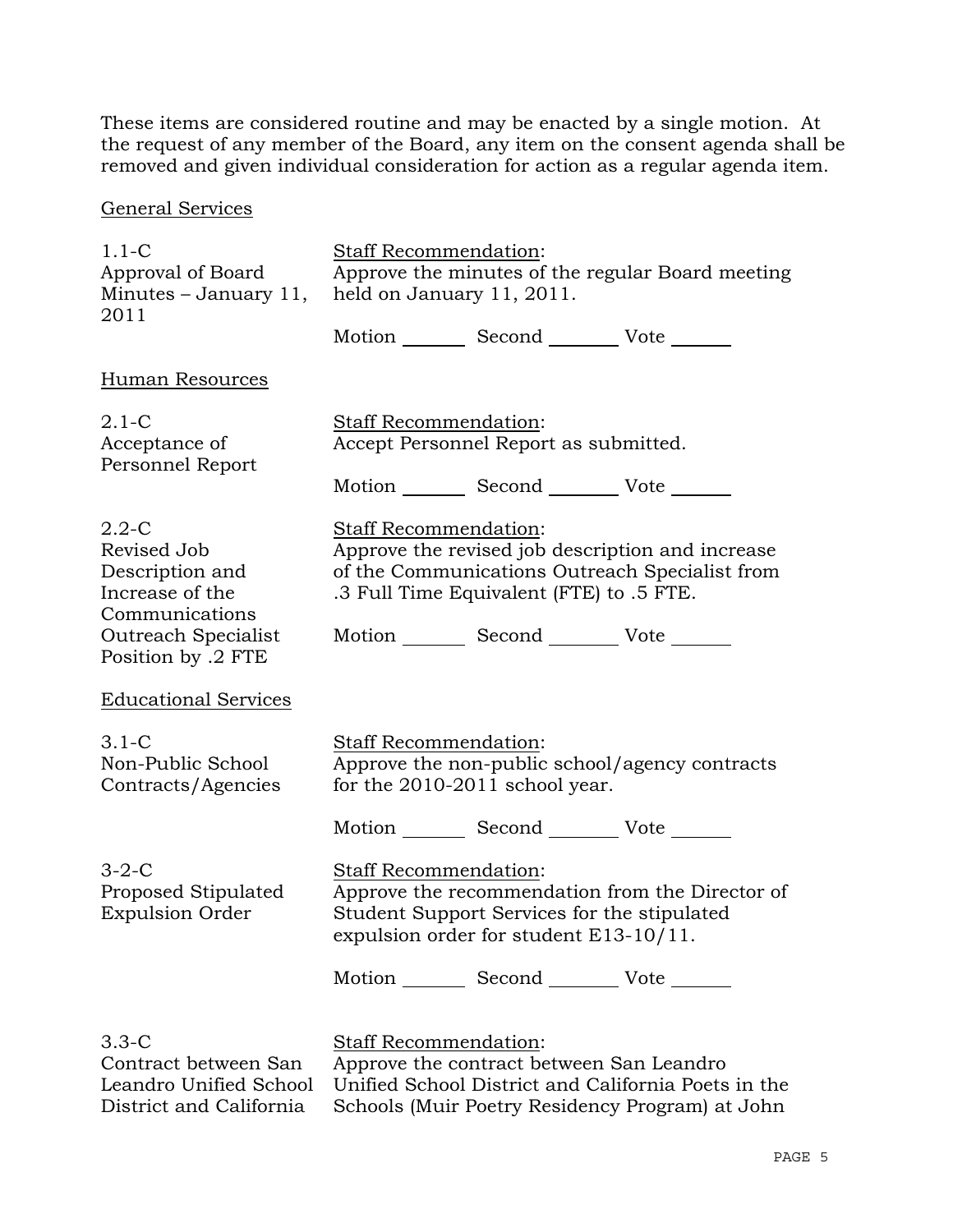| Poets in the Schools<br>Muir Poetry Residency<br>Program) at John Muir                                                                                                                   | Muir Middle School.                                |                                                                                            |                                                                                                        |
|------------------------------------------------------------------------------------------------------------------------------------------------------------------------------------------|----------------------------------------------------|--------------------------------------------------------------------------------------------|--------------------------------------------------------------------------------------------------------|
| Middle School                                                                                                                                                                            |                                                    | Motion _________ Second __________ Vote _______                                            |                                                                                                        |
| $3.4-C$<br>Contract between San<br>Leandro Unified School<br>District and Girls<br>Incorporated for<br>Alameda County for<br>Primary Intervention<br>and Second Step<br>Programs for all | Staff Recommendation:                              | Approve the Contract between San Leandro<br>Alameda County for Primary Intervention and    | Unified School District and Girls Incorporated for<br>Second Step Programs for all Elementary Schools. |
| Elementary Schools                                                                                                                                                                       |                                                    | Motion _________ Second __________ Vote _______                                            |                                                                                                        |
| <b>Business Operations</b>                                                                                                                                                               |                                                    |                                                                                            |                                                                                                        |
| $4.1-C$<br>Ratification of Payroll                                                                                                                                                       | Staff Recommendation:<br>amount of \$4,585,339.76. |                                                                                            | Ratify November 2010 payroll in the amount of<br>\$4,611,386.19 and December 2010 payroll in the       |
|                                                                                                                                                                                          |                                                    | Motion _________ Second _________ Vote _______                                             |                                                                                                        |
| $4.2-C$<br>Approval of Bill<br>Warrants                                                                                                                                                  | <b>Staff Recommendation:</b>                       | Approve November Bill Warrants #88113911-<br>the amount of \$4,119,961.72.                 | 88213898 in the amount of \$4,966,009.55, and<br>December Bill Warrants #88214678-88216793 in          |
|                                                                                                                                                                                          |                                                    | Motion _________ Second _________ Vote _______                                             |                                                                                                        |
| $4.3-C$<br>Short-Term Contract<br>with Vicki Henry to<br>Work in the Business<br>Services Department                                                                                     | Staff Recommendation:<br>vacant.                   | to work in the Business Services Department<br>while the Accounting Supervisor position is | Approve the short-term contract with Vicki Henry                                                       |
|                                                                                                                                                                                          |                                                    | Motion _________ Second __________ Vote _______                                            |                                                                                                        |
| <b>Facilities and Construction</b>                                                                                                                                                       |                                                    |                                                                                            |                                                                                                        |
| $5.1 - C$<br>Program Management<br>Contract with Harris &<br>Associates, Inc. for the                                                                                                    | Staff Recommendation:                              | Approve the contract, in the amount of<br>Program Manager for the Measure M Bond           | $$2,060,000$ with Harris & Associates, Inc. as the                                                     |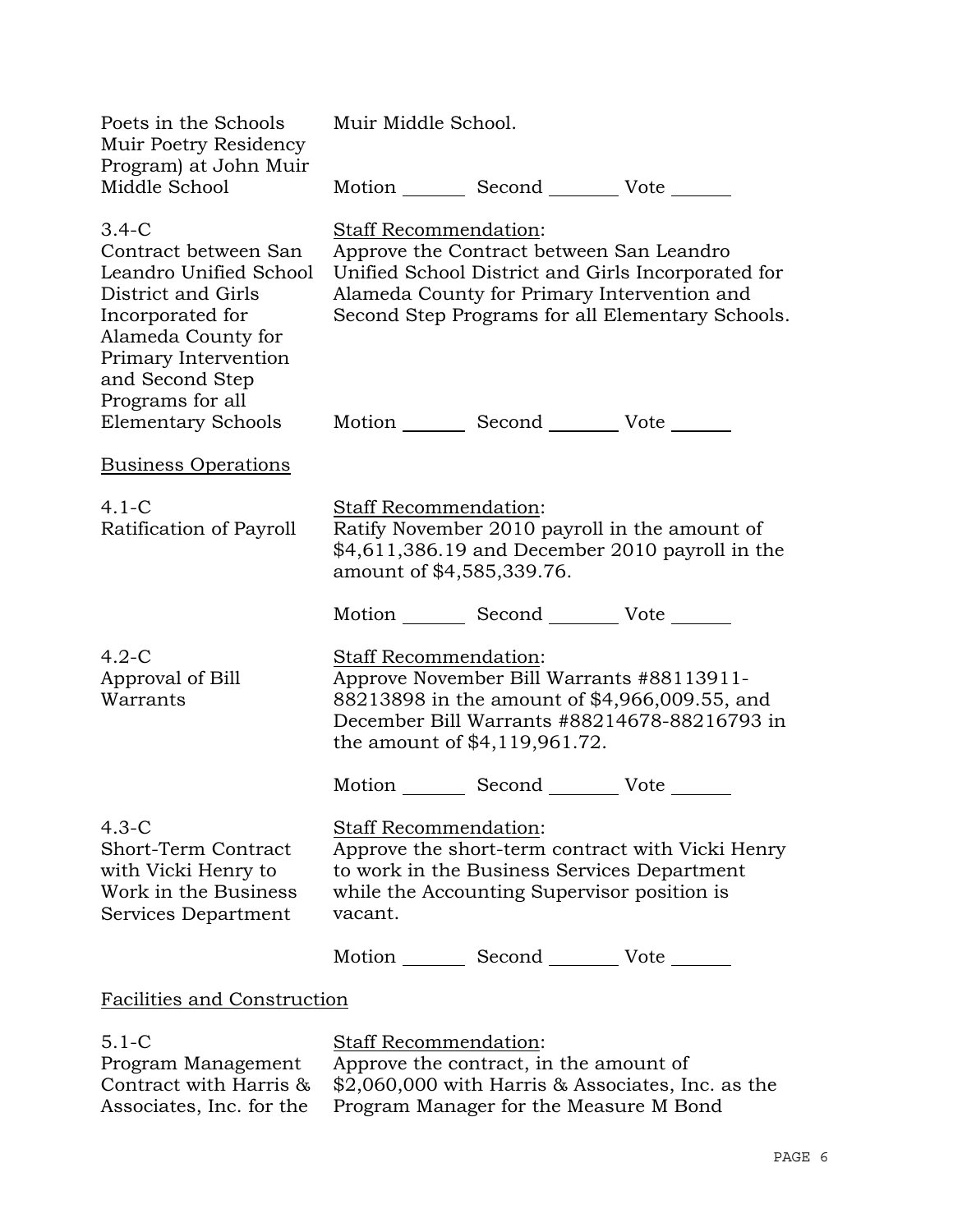Measure M Bond Program Program. Motion Second Vote

#### **CONFERENCE ITEM**

These items are submitted for advance planning and to assist the Board in establishing future agenda items. The Board may, however, take action on the following:

| $5.1-CF$                   | <b>Staff Recommendation:</b>                 |
|----------------------------|----------------------------------------------|
| Approve Amended            | Approve the amended Citizens' Oversight      |
| Citizens' Oversight        | Committee (COC) Bylaws and possibly release  |
| Committee (COC)            | three COC members from serving due to two or |
| <b>Bylaws and Possibly</b> | more consecutive meeting absences.           |
| Release Three COC          |                                              |
| Members from Serving       |                                              |
| Due to Two or More         |                                              |
| <b>Consecutive Meeting</b> |                                              |
| Absences                   | Motion<br>Second<br>Vote                     |

## **9:00-9:05 p.m. INFORMATION**

These items are intended to keep the Board informed on various District business matters which do not require action by the Board.

#### Educational Services

3.1-I Williams Uniform Complaint Procedures (Including Valenzuela Settlement Requirements Quarterly Report: October –December 2010 Staff Recommendation: Receive for information and review the Williams Uniform Complaint Procedures (Including Valenzuela Settlement Requirements Quarterly Report: October-December 2010.

## Business Operations

4.1-I Miscellaneous Receipts Staff Recommendation: Miscellaneous receipts for November 2010 in the amount of \$11,004,153.87 and December 2010 in the amount of \$20,118,560.41 have been deposited in the Treasury of Alameda County.